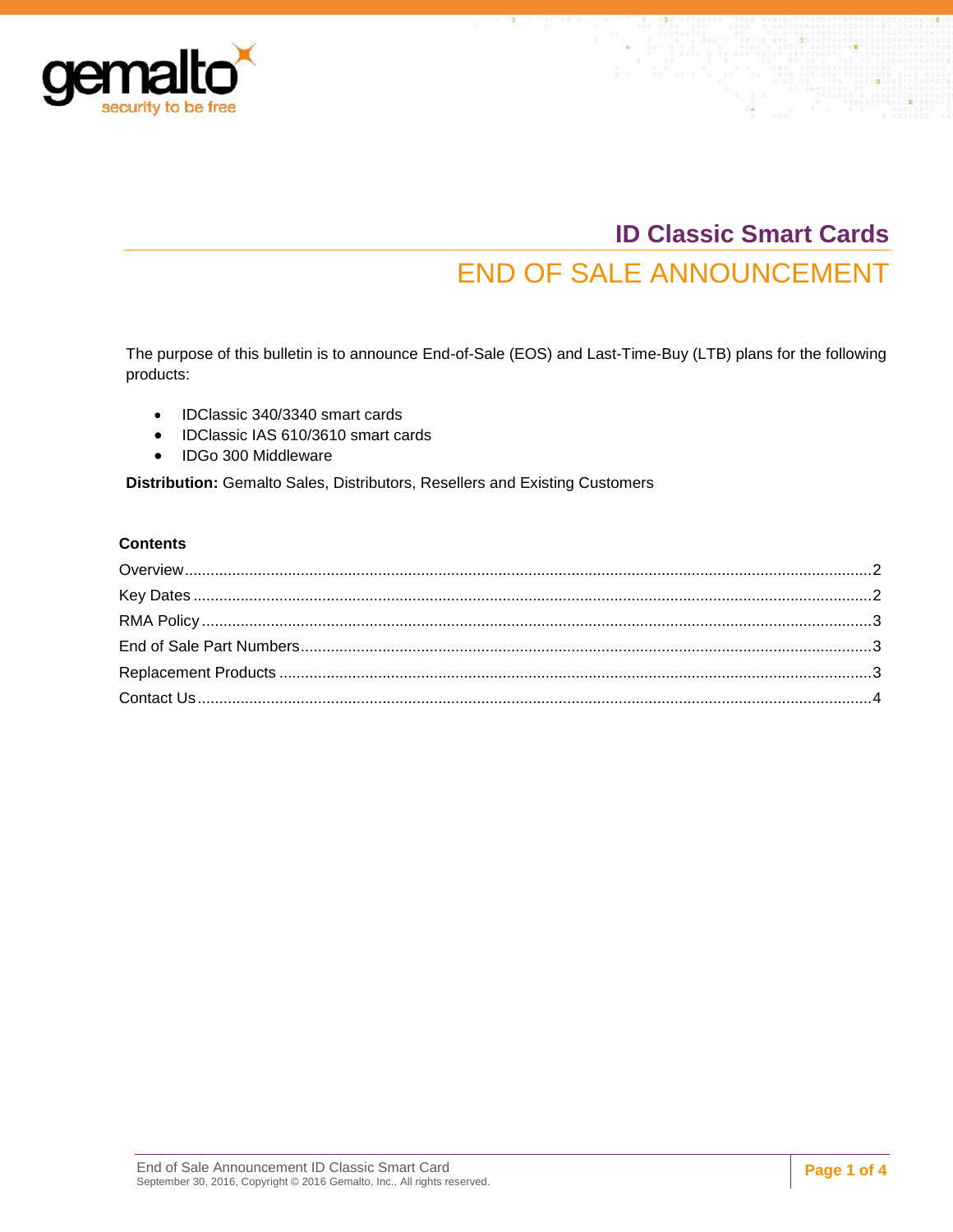

### <span id="page-1-0"></span>**Overview**

The purpose of this bulletin is to announce End-of-Sale (EOS) and Last-Time-Buy (LTB) plans for the following products:

- IDClassic 340/3340 smart cards
- IDClassic IAS 610/3610 smart cards
- IDGo 300 Middleware

## <span id="page-1-1"></span>Key Dates

The following are key dates in the End of Sale process:

| <b>Milestone</b>                                          | <b>Date</b>        | <b>Comment</b>                                                                                              |
|-----------------------------------------------------------|--------------------|-------------------------------------------------------------------------------------------------------------|
| Initial communication<br>announcing intent of end of sale | September 30, 2016 |                                                                                                             |
| LAST-TIME-BUY (LTB)                                       | March 30, 2017     |                                                                                                             |
| END-OF-SALES (EOS)                                        | March 31, 2017     | Due to the limited availability of hardware<br>components, Gemalto will fulfill LTB<br>orders as follows:   |
|                                                           |                    | • Gemalto will make every effort to fulfill<br>all orders placed during the LTB<br>period.                  |
|                                                           |                    | • Orders placed during the LTB period<br>will be processed on a first-come first-<br>served basis           |
|                                                           |                    | • Orders will not be accepted after the<br>LTB end date                                                     |
| <b>GOOD FAITH SUPPORT</b>                                 | September 30, 2017 | Effective 30 September 2017 and until<br>September 30, 2018 Support will be given<br>on a Good Faith basis. |
| END-OF-LIFE (EOL)                                         | September 30, 2018 |                                                                                                             |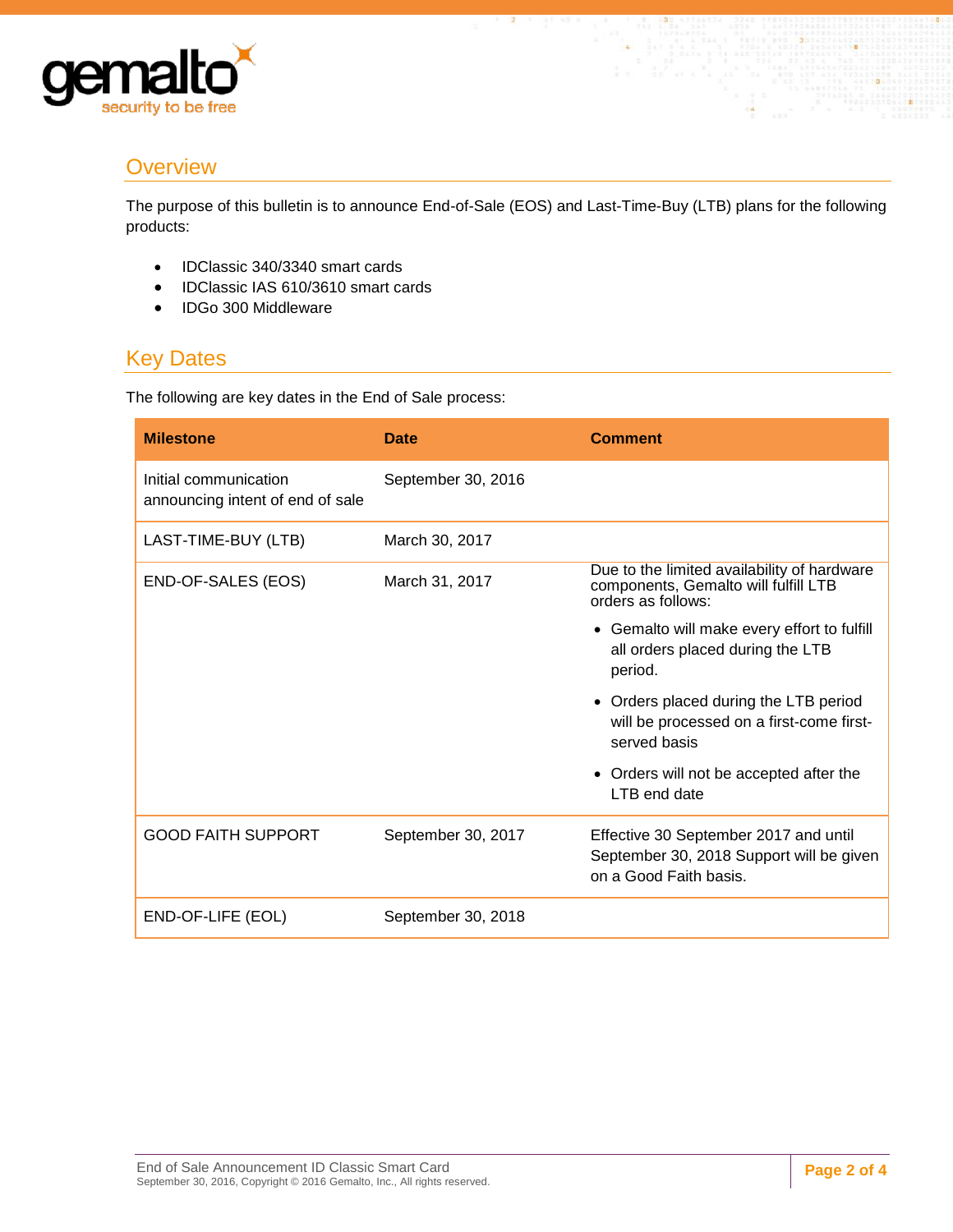

# <span id="page-2-0"></span>RMA Policy

RMAs for products under warranty will be offered only if components are reasonably available. Gemalto will continue to provide email support to the extent reasonably practicable without providing product releases and quality updates, and Gemalto provides no guarantee that a problem with the said product can or will be resolved. Gemalto will not guarantee Failure Analysis (FA) and Corrective Action (CA) reports on these products. Gemalto will review each unit returned on a case by case basis and determine what type of FA / CA is justified given the age and condition of the product.

## <span id="page-2-1"></span>End of Sale Part Numbers

Following is a list of end of sales products and part numbers:

End of sales products

- IDClassic 340
- IDClassic 341
- IDClassic 3340
- IDClassic IAS 610
- IDClassic IAS 3610
- $\bullet$  IDGo 300

#### **End of sales order items**

Webstore Order Items

- O1044738 IDClassic 340 white PVC card
- O1046879 IDClassic 340 SIM Pre-cut white PVC card
- O1014115 IDClassic 341 Mifare 1K white PVC card
- I1000375 IDGo 300 User License

Any customized order items related to the end of sales products

#### <span id="page-2-2"></span>Replacement Products

Gemalto is offering the following possible replacement products for the products that are being announced End of Sale (EOS).

| <b>EOS Product</b>                                                       |                       |           | Replacement Product   Availability   Supported Middleware |
|--------------------------------------------------------------------------|-----------------------|-----------|-----------------------------------------------------------|
| • IDClassic 340/3340 smart cards<br>• IDClassic IAS 610/3610 smart cards | <b>IDPrime MD 840</b> | Available | $\bullet$ IDGo 800<br>• SafeNet Authentication Client     |